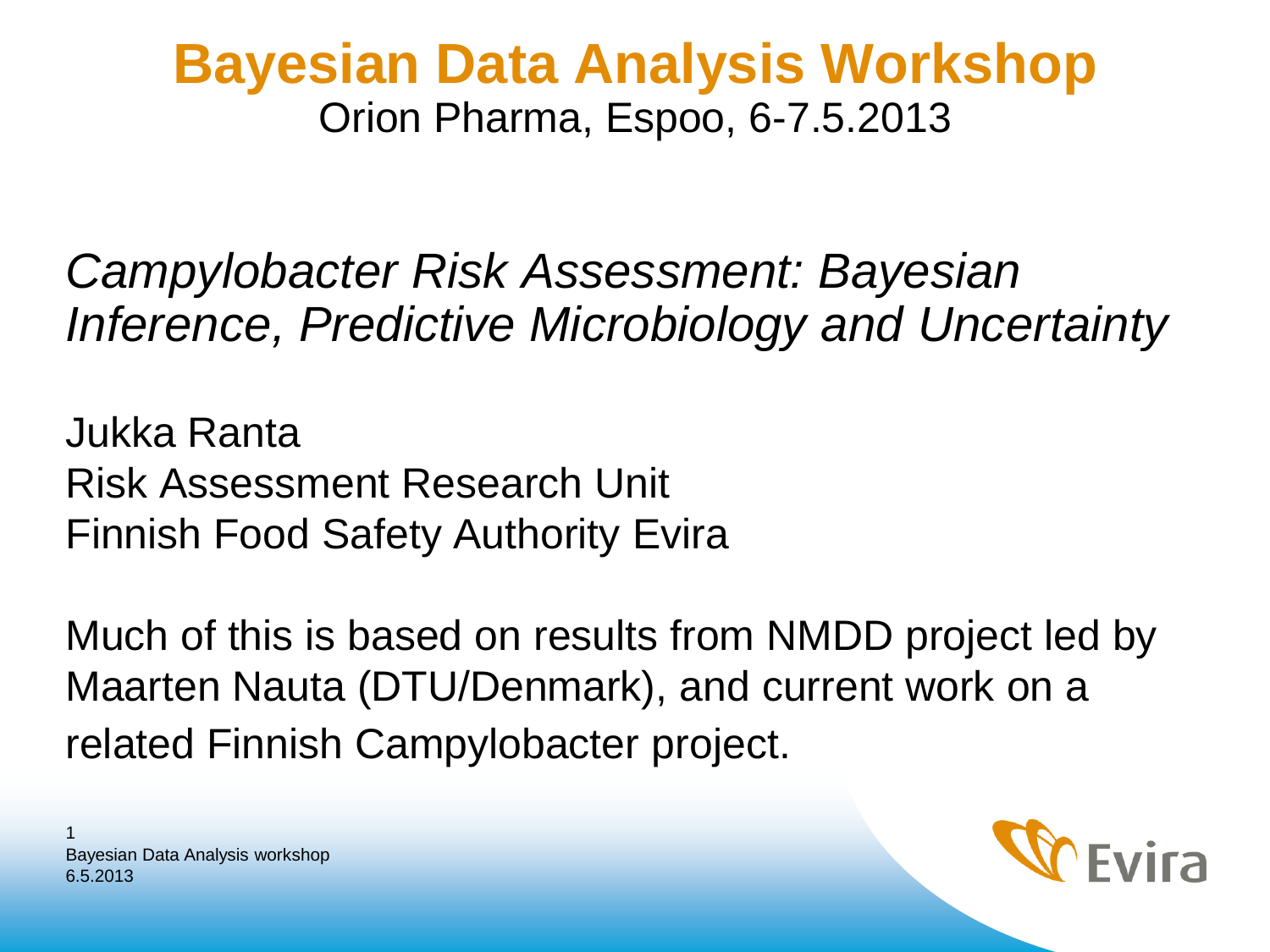#### **Bayesian Data Analysis Workshop** Orion Pharma, Espoo, 6-7.5.2013

#### *QMRA: Quantitative Microbial Risk Assessment*

"Microbiological risk assessment aims at determining the likelihood and severity of biological agents harmful to the health of the consumer, such as bacteria, viruses or protozoa that spread through food. The risk factors affecting the spread and prevalence of the biological agents and the importance of the transmission routes on the magnitude of the risk, and the effect of different means of risk management are often assessed at the same time. The risk assessment comprises the formation of risk along the whole food production chain from the production of raw materials all the way to the exposure of the consumer."

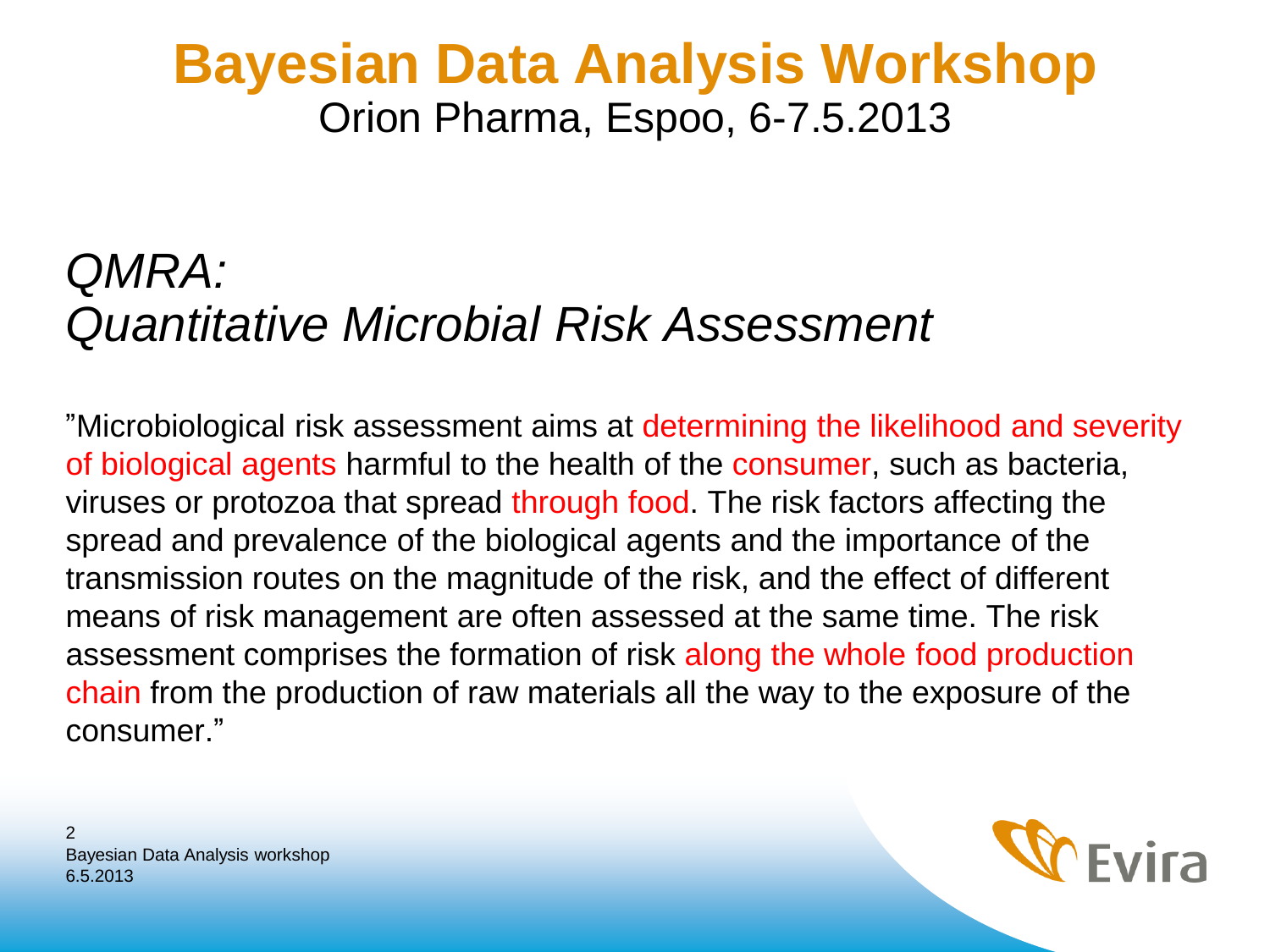#### **Bayesian Data Analysis Workshop** Orion Pharma, Espoo, 6-7.5.2013

#### *QMRA: Quantitative Microbial Risk Assessment*

"Often however, the assessment is targeted at one specific part of the chain, for example a part that is important for the decision-making."

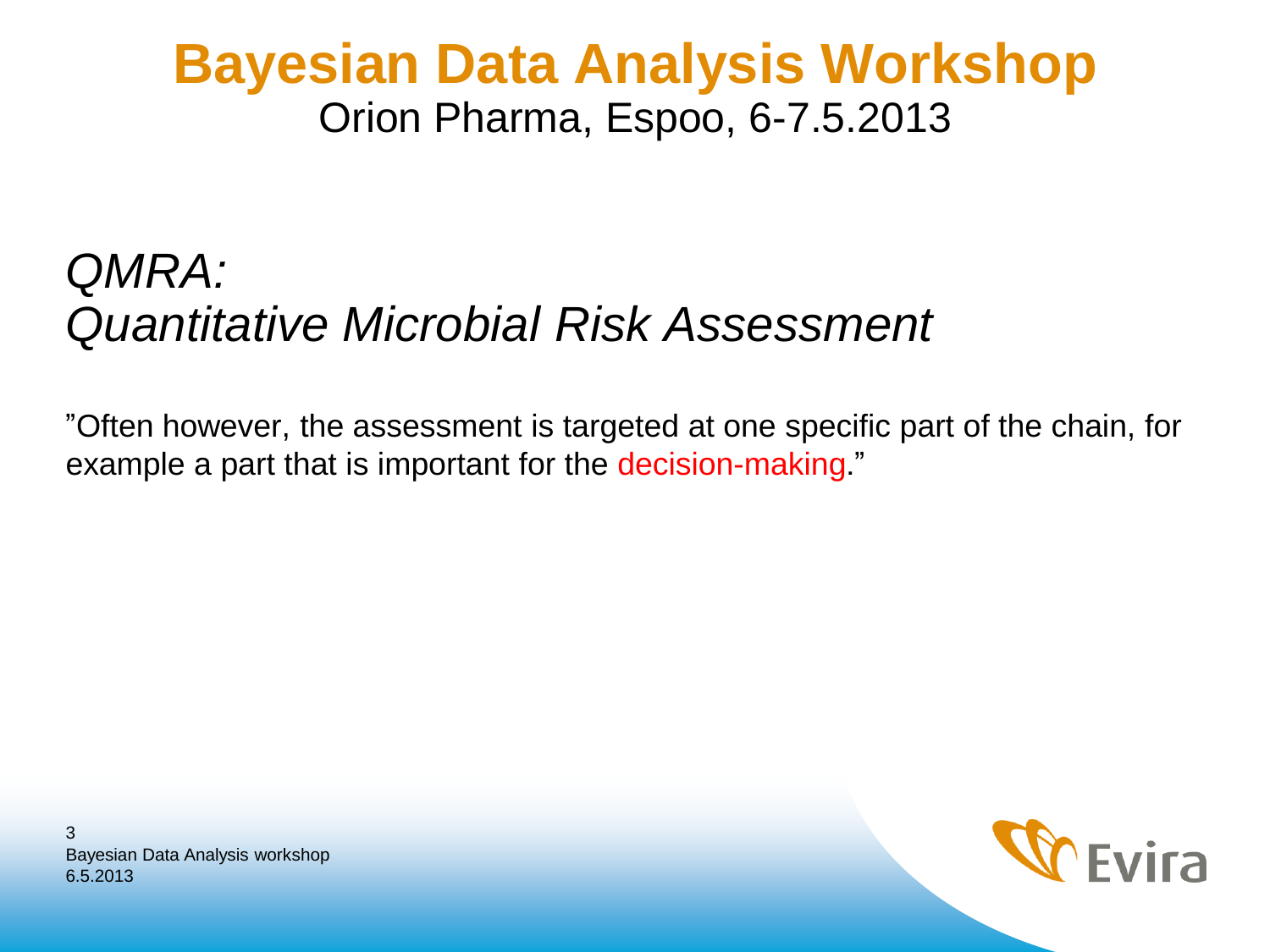# **Q(M)RA: modular structures**

• Describes causal structures of a production chain in a modular fashion:



- Prevalence & concentration at given stages?
- Effect of intervention at that stage?
- Risk: the predicted number of human cases?



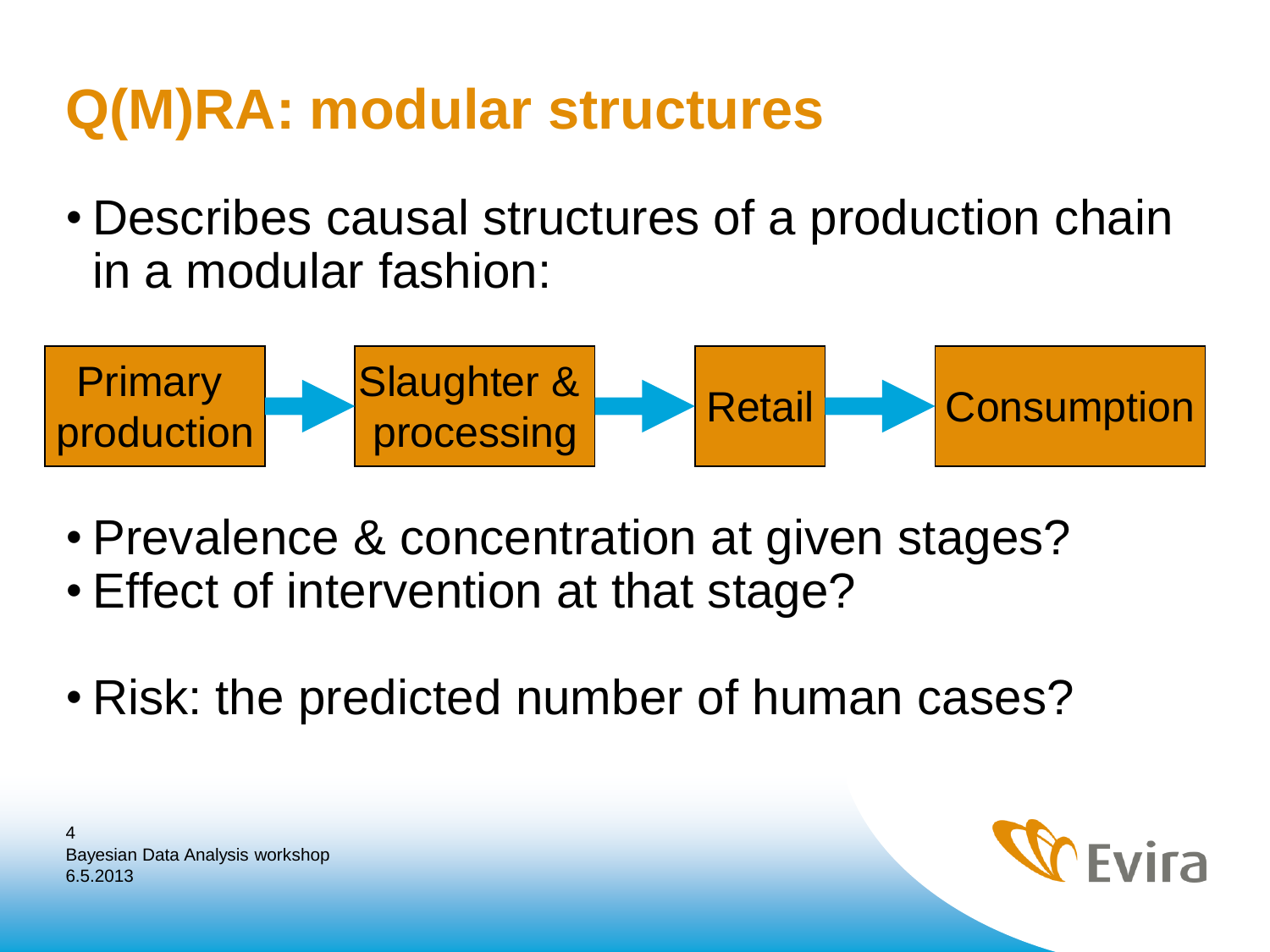#### **QRA: nested modular structure**

• Each module can further consist of submodules:



6.5.2013 5 Bayesian Data Analysis workshop

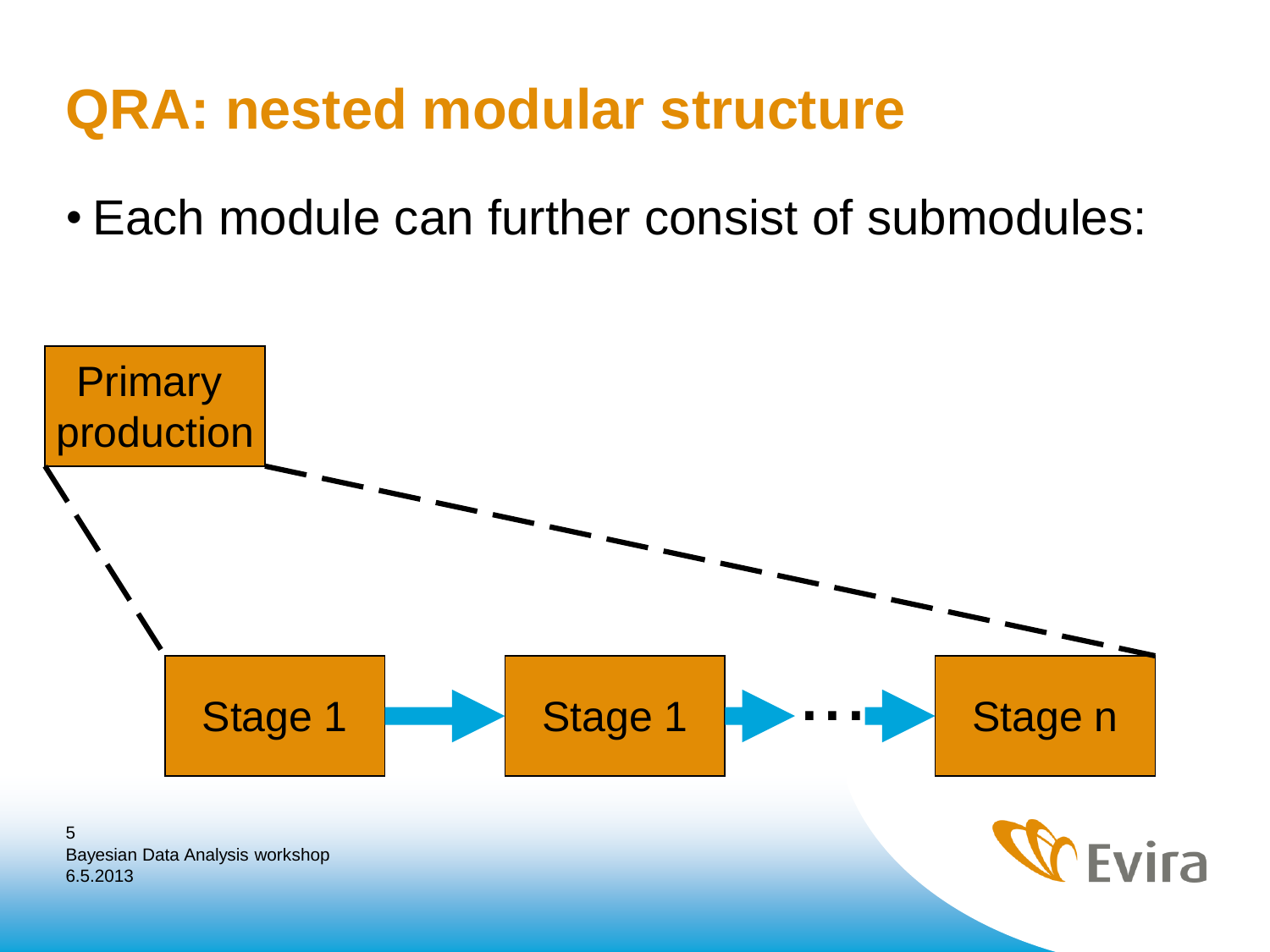## **QRA: mechanistic approach**

6

- QRA & mechanistic model approach: description of detailed processes, -- with only partial empirical support due to limited or even nonexisting data.
	- Each variable depends on the previous variable(s) either as a deterministic function, or stochastically.

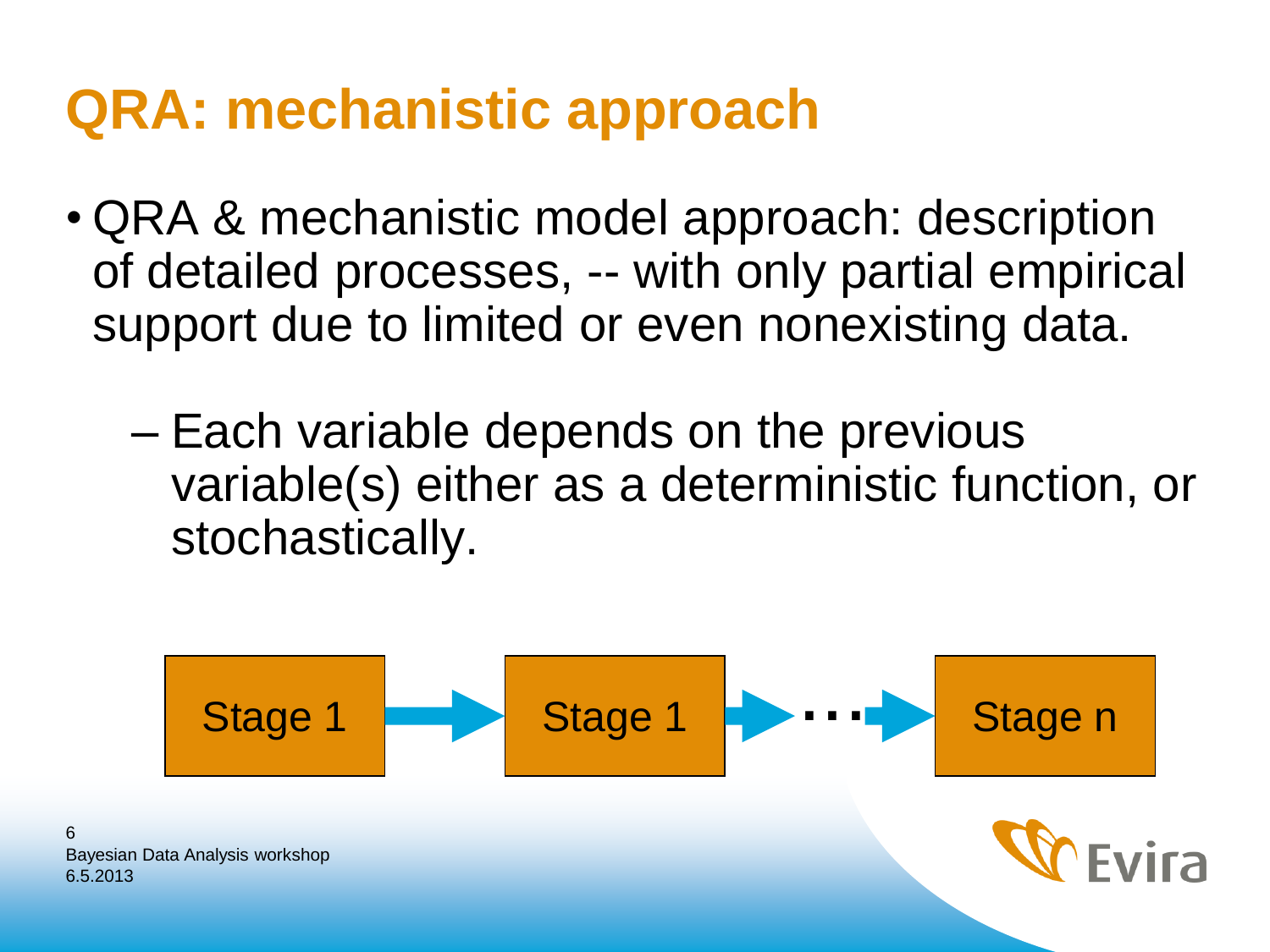# **Modeling a structured process**

- Process structures are often quite known. (uncertainty of 'how it works'?)
- Biology of the bacteria is also quite known. (uncertainty of new strains?)
- Predictive microbiology: if we know the temperature, and the storage time, and the initial bacteria counts, etc, it seems possible to predict from one stage to the next.

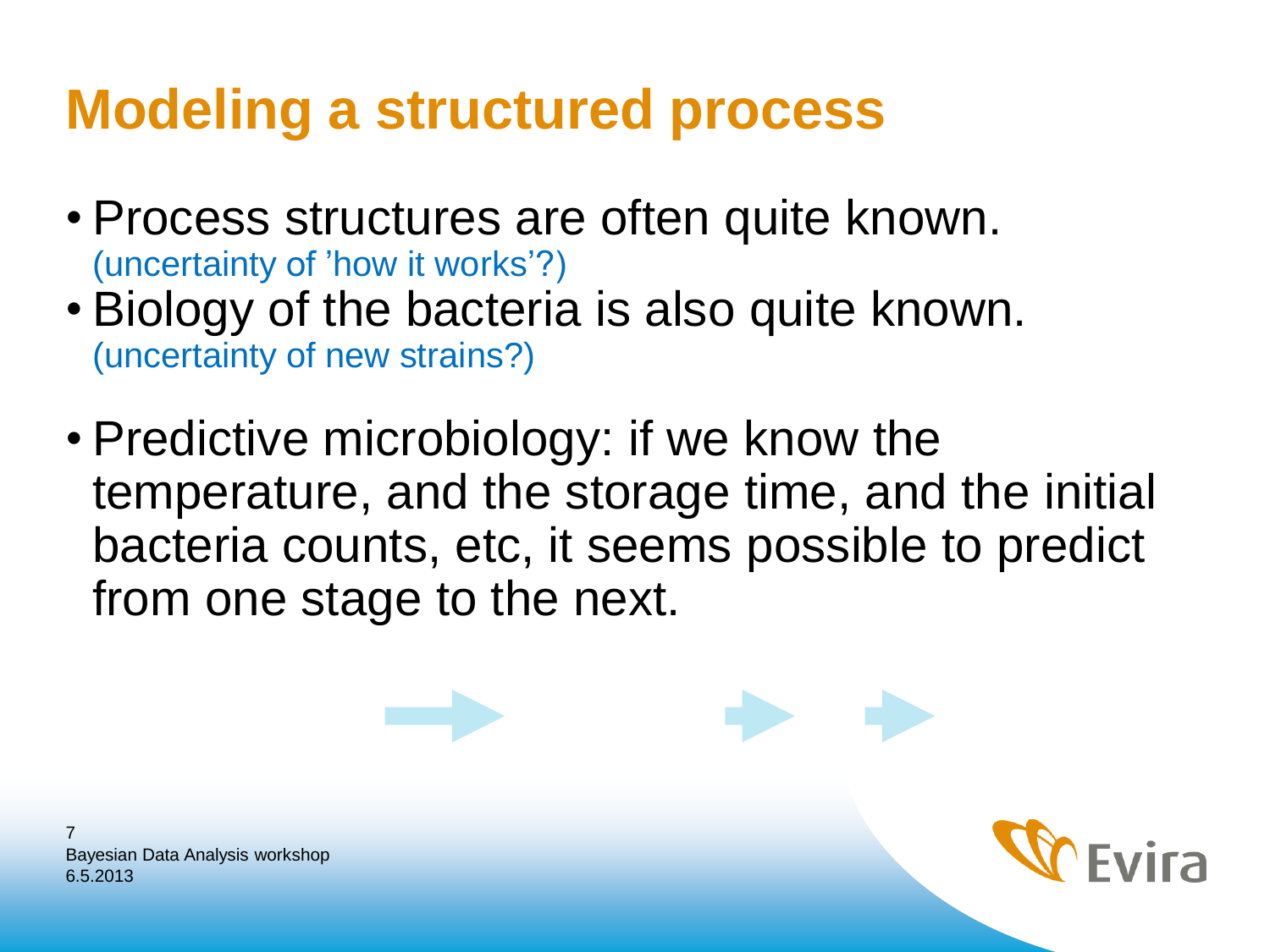# **Knowing structures vs knowing values**

- But we only know a few of these conditions.
	- Initial prevalence and concentration can be very uncertain.
	- Bacteria transfer rates between stages not measured.
	- Measurements may not be comparable.
	- Predicting under actual conditions vs experimental conditions.
	- Dose-response for the general population or interesting subgroups not well known.
	- Exact consumer behaviour not known.

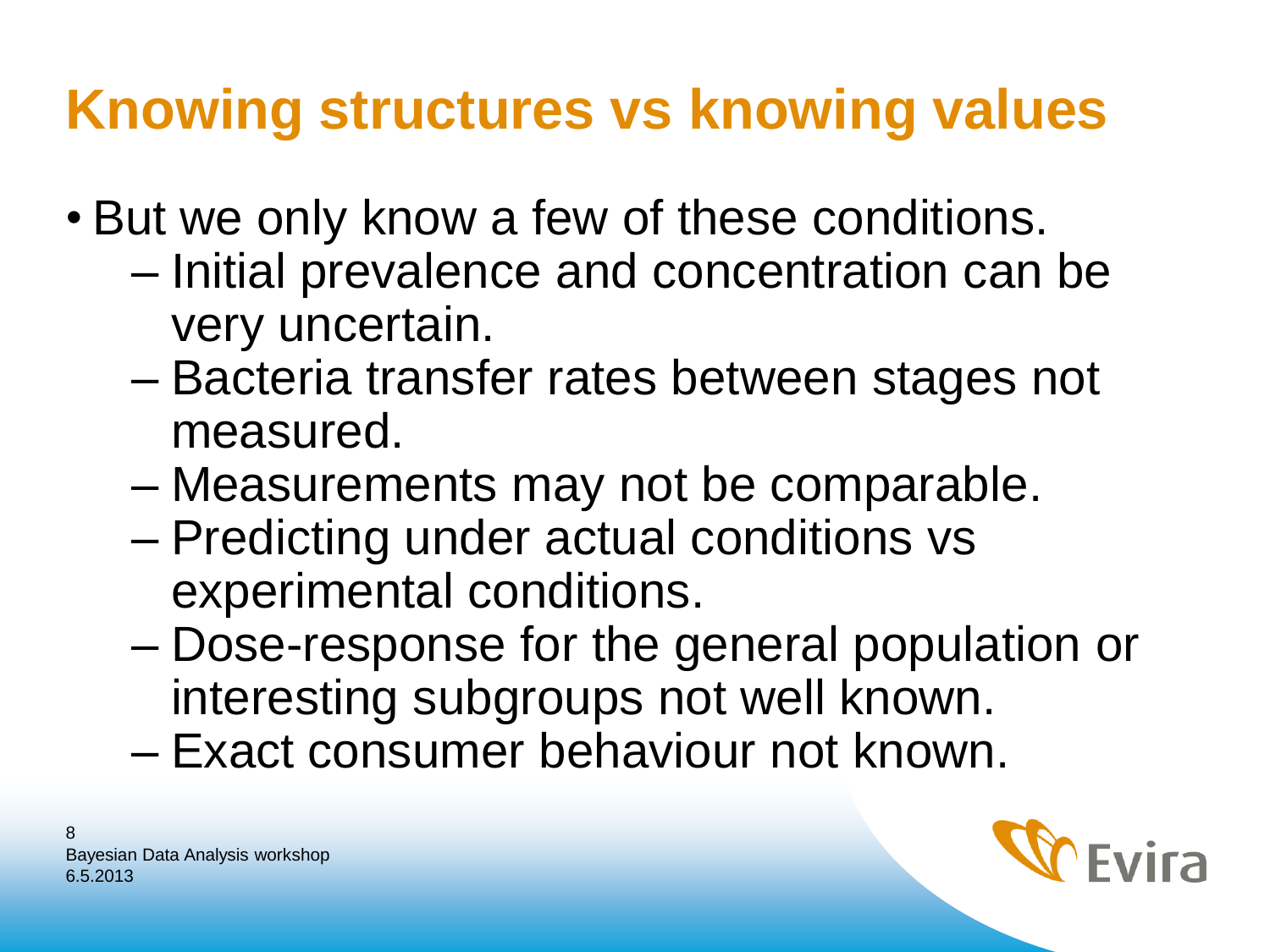# **But what needs to be known?**

- Intervention may only concern a specific stage, previous stages not of interest?
- Objective: a required safety level at a specific stage (performance objective), not the end point of consumption?
- Ready-to-eat foods don't need cooking models?
	- For a sub-process, inner details not of interest, only its inputs and outputs?
	- Relative risk differences, not absolute risks?
	- All depends on the questions, and the application.

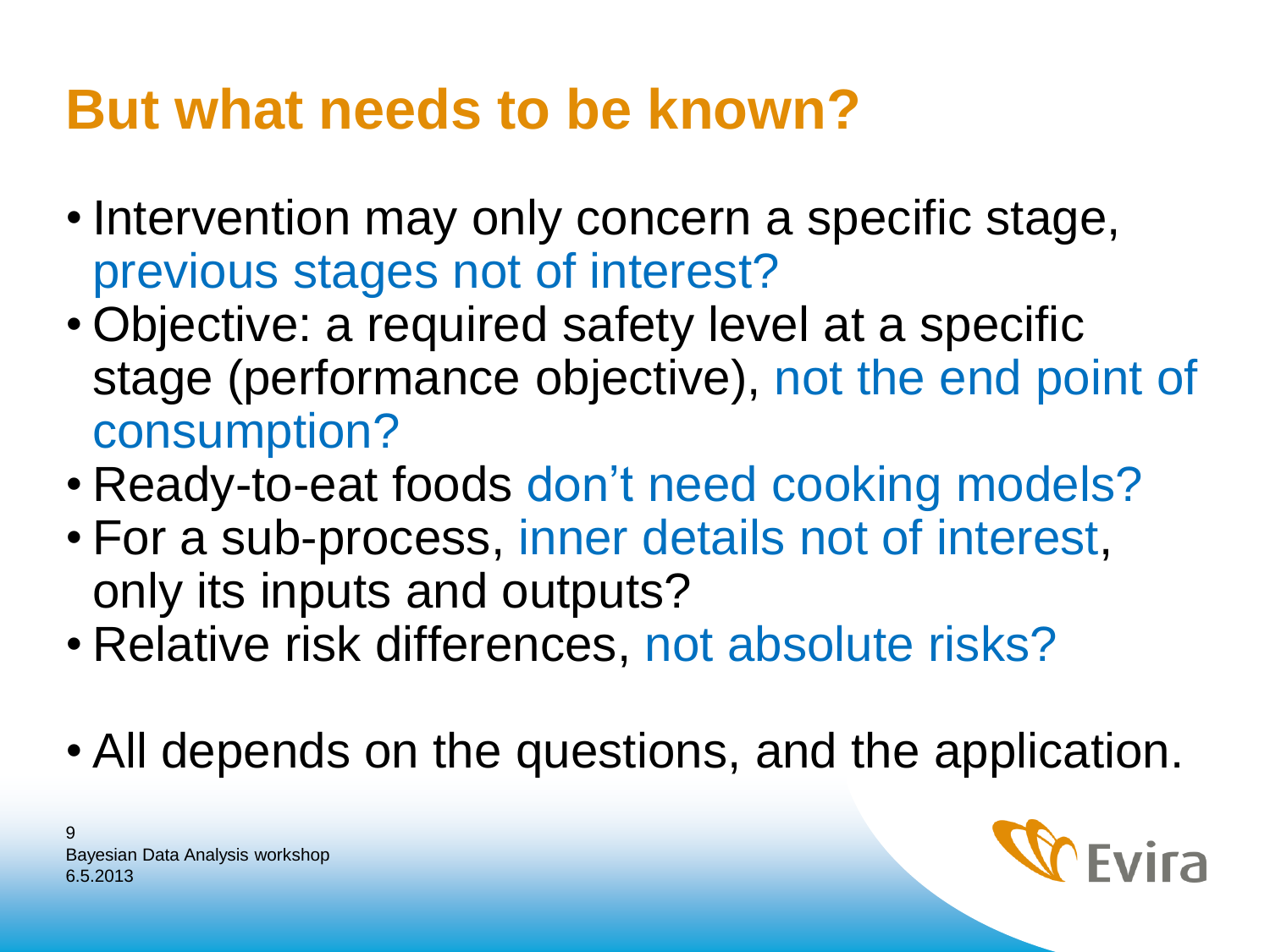# **Systems with complexity and uncertainty**

- José Bernardo: *"Actual scientific research often requires the use of models that are far too complex for conventional statistical methods".*
- No matter how much reduced, the problem still contains 'too many unknowns' so that "n << p".

$$
\begin{array}{c}\n(\theta_1, \theta_2, \theta_3, \theta_4, \theta_5, \theta_6, \theta_7, \dots, \theta_p) \\
\hline\n\text{Analyze the data or the problem?} \\
\hline\n\end{array}
$$

6.5.2013 10 Bayesian Data Analysis workshop

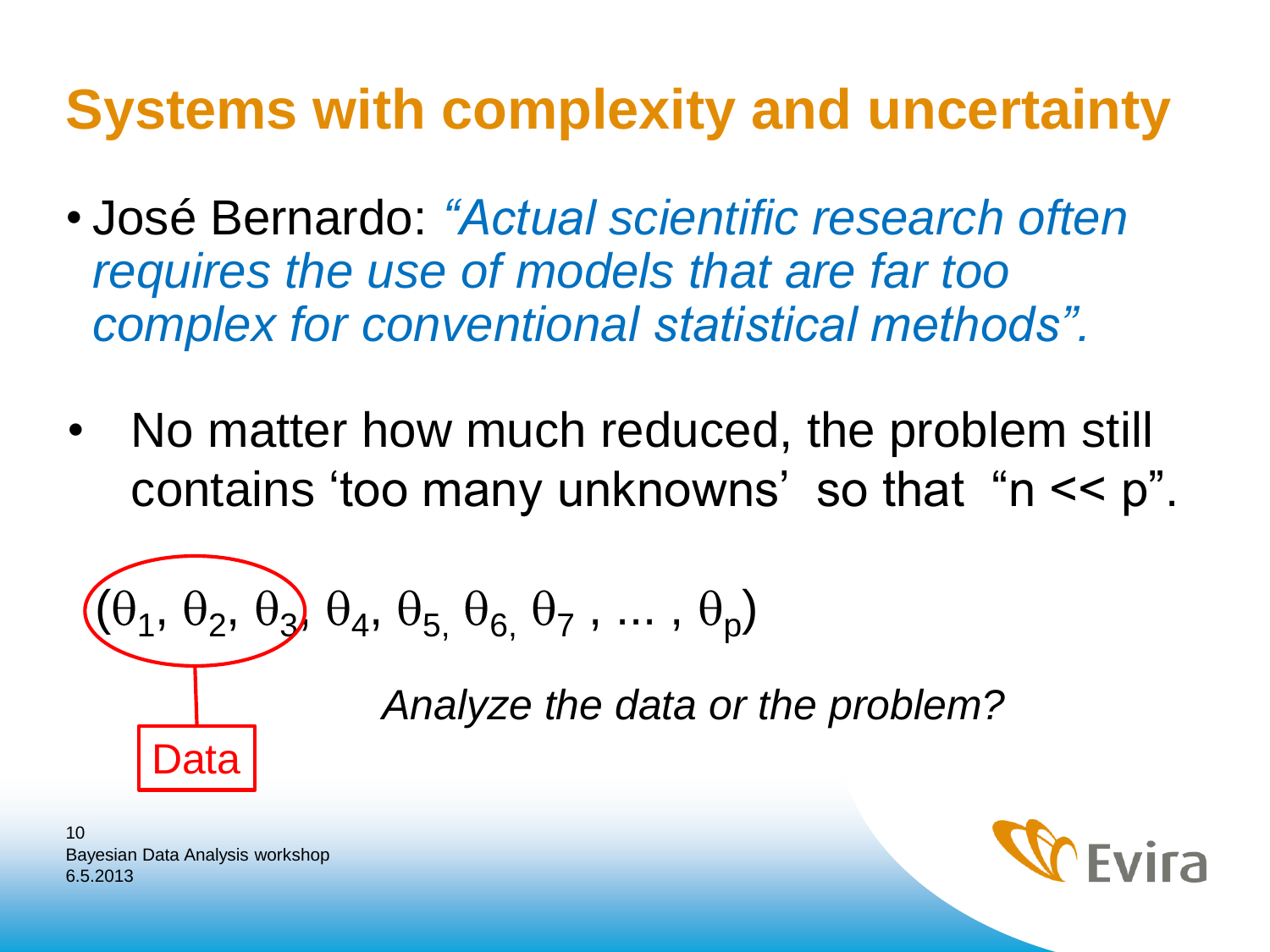## **How to deal with the known unknowns?**

- If there are separate (external) data for a parameter, draw an estimate from that?
- If no data, use expert elicitation?
- If elicitation not feasible, make bold assumptions, and check sensitivity for results?
- Investigate which parameters are most influencial for results?
	- *Yet, none of this makes a coherent probabilistic assessment of joint uncertainty, conditional on the stated set of evidence*



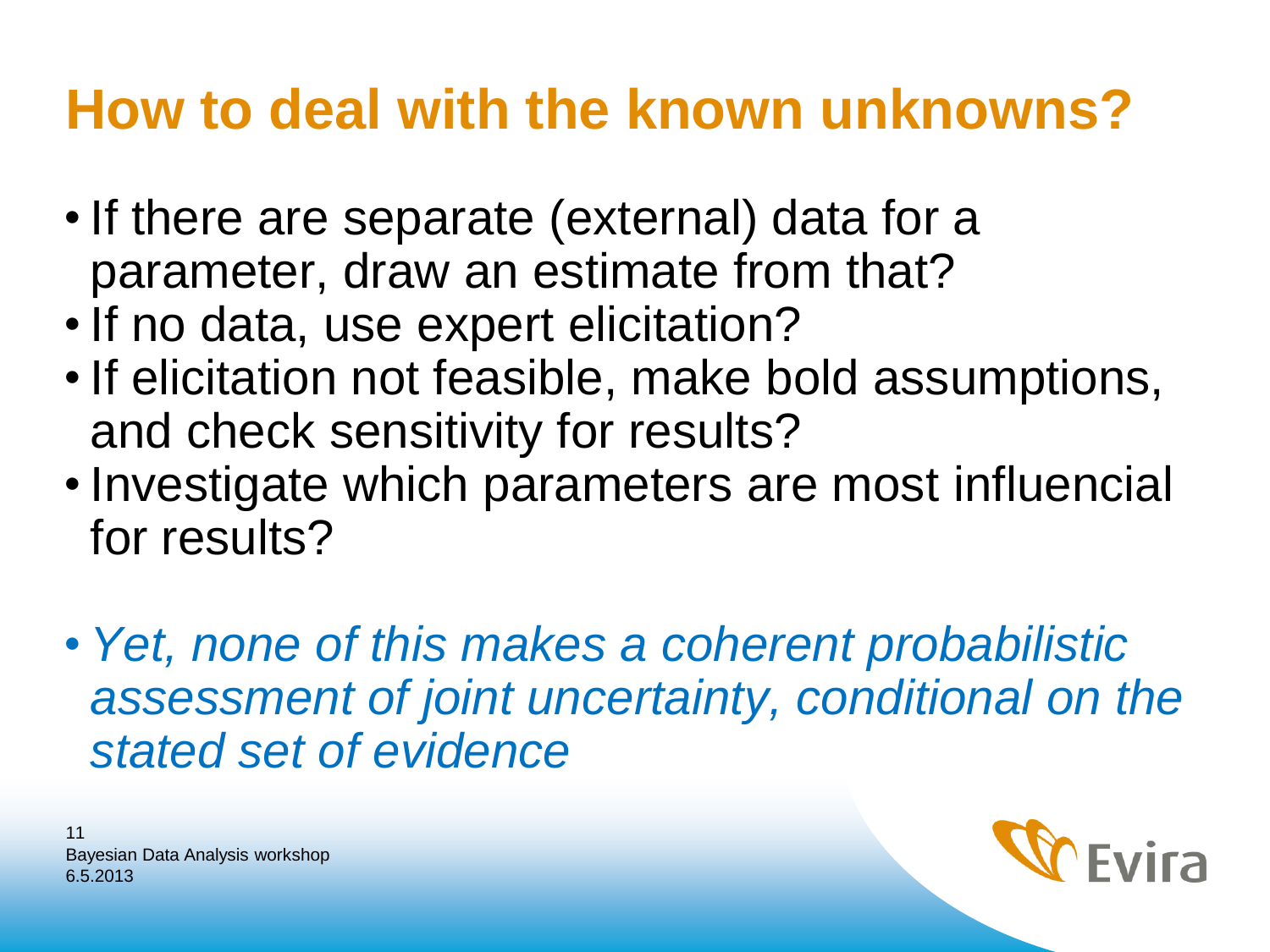## **Bayesian evidence synthesis**

• Exploit structural information with data & indirect evidence and expert opinions (or literature):





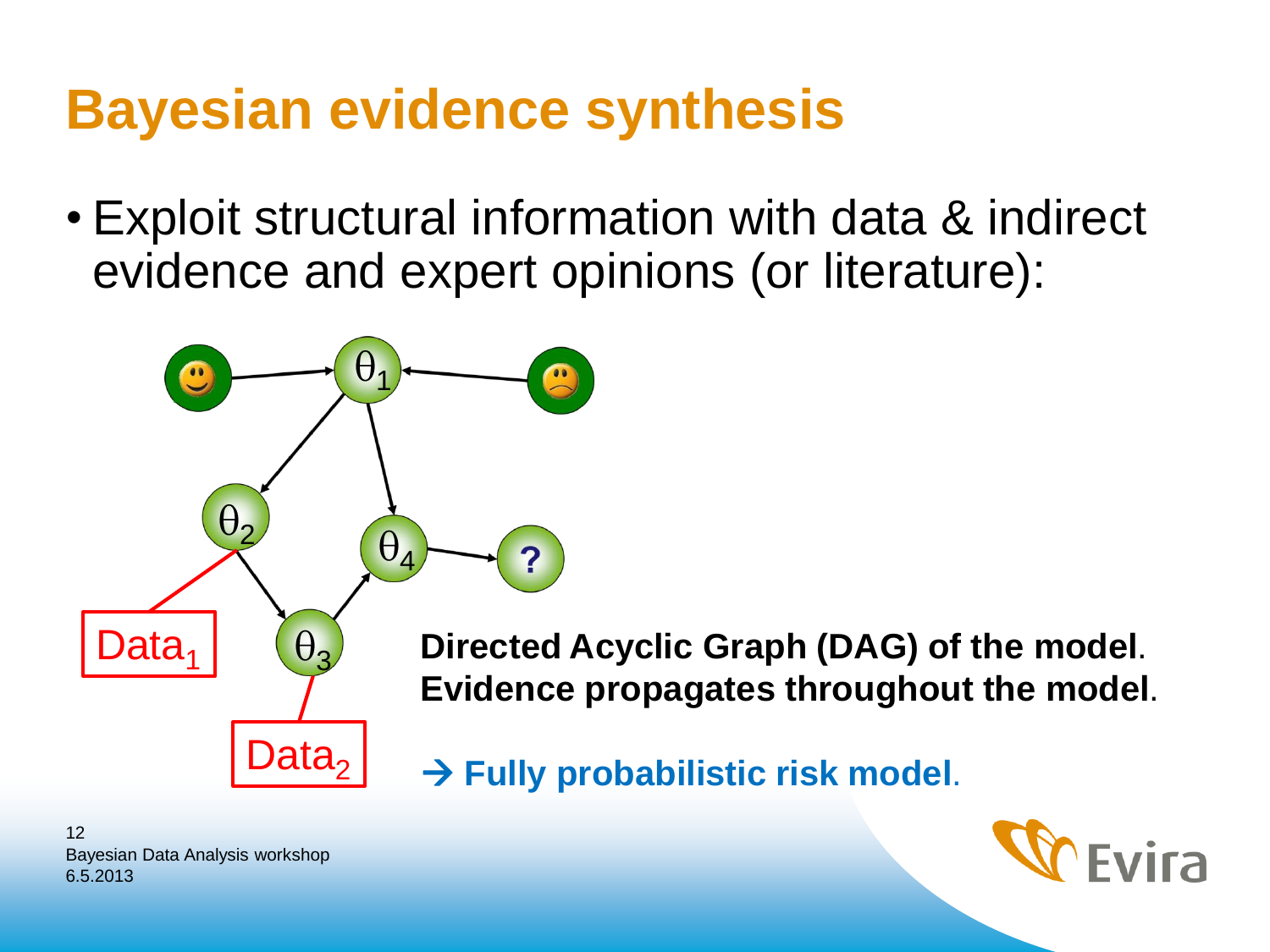# **Directed Acyclic Graph (DAG)**

- Perhaps the most useful concept to visualize Bayesian models
- A graph of conditional dependencies
	- $-$  e.g. for a normal model for  $x_1, ..., x_n$
	- goal: posterior distribution of unknowns



6.5.2013 13 Bayesian Data Analysis workshop

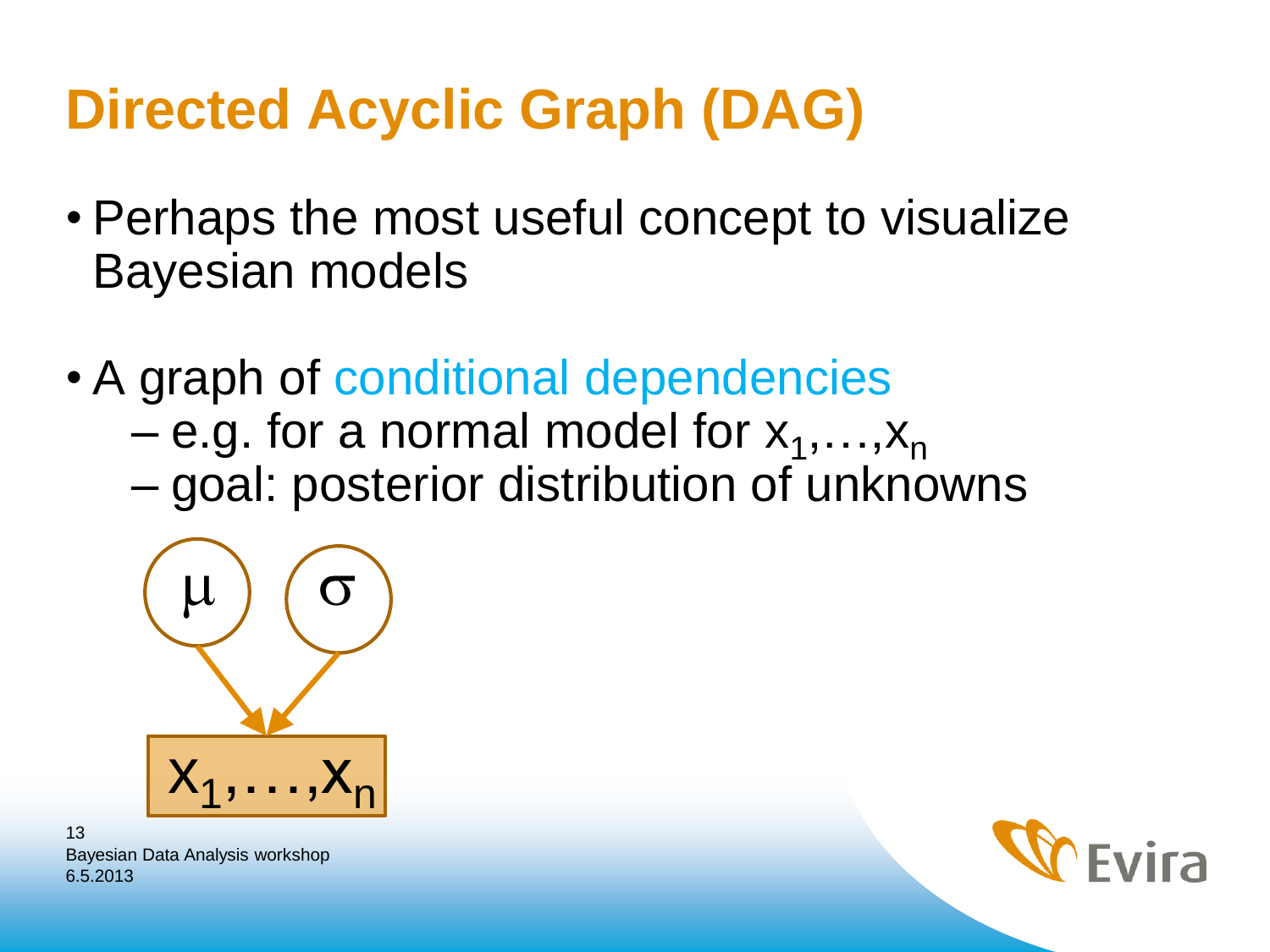# **Campylobacter and broilers**

- Effect of *microbial criteria* set at slaughter stage on consumer risk?
- Criteria: batch level testing of broiler carcasses:  $"n=5,c=1,m=1000"$
- Issues to be dealt with:
	- between and within batch variability of concentrations.
	- prevalence of contaminated batches.
	- prevalence within batch.
	- resulting prevalence and concentration at consumption? (dose-response).



6.5.2013 Bayesian Data Analysis workshop

14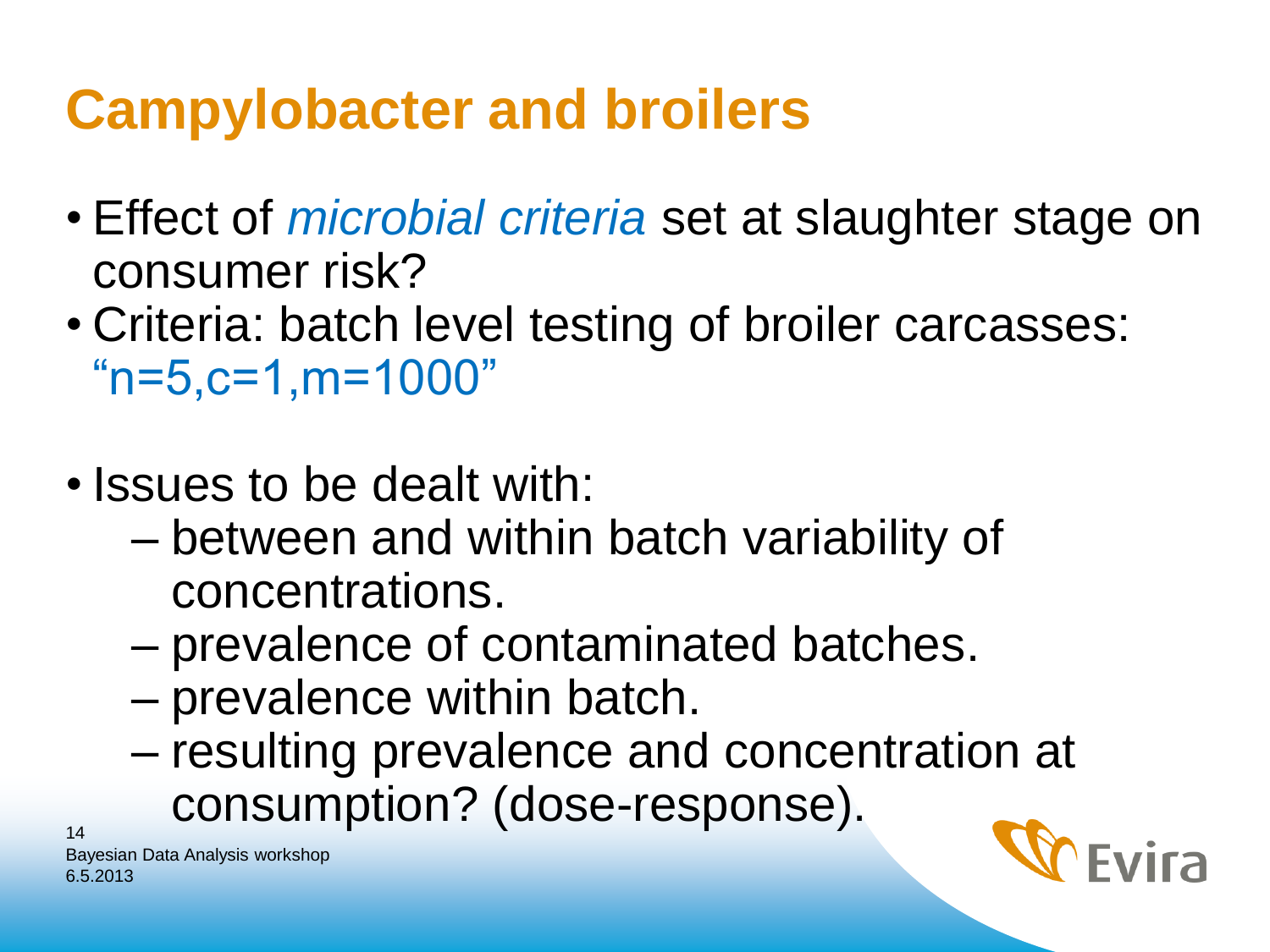## **Campylobacter and broilers**

- Partially informative data about prevalence and concentrations *on carcasses* 
	- Consumer risk to be predicted from this.
	- Yet, assumptions needed to bridge this with the resulting dose.

#### **Hierarchical model !**

– For evidence synthesis, this can be made as a hierarchical Bayesian model.

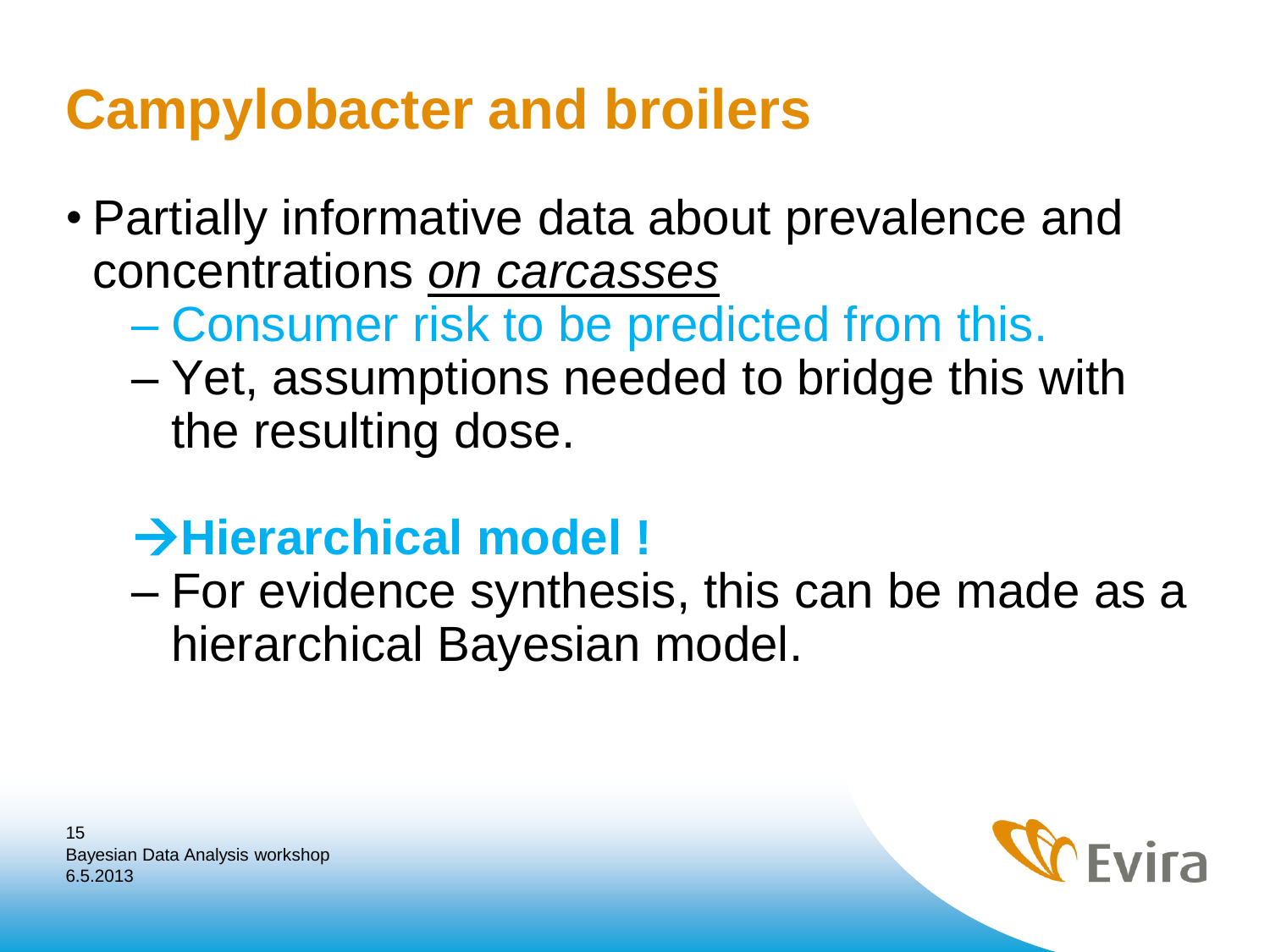# **Beginning with two data sets**

- One of the data sets has measurements of concentrations from random batches, but only one per batch.
- One of the data sets has mean and SD of concentrations from a sample, but only from selected positive batches.
- A hierarchical model connects both data sets, this provides the evidence synthesis (for this part).



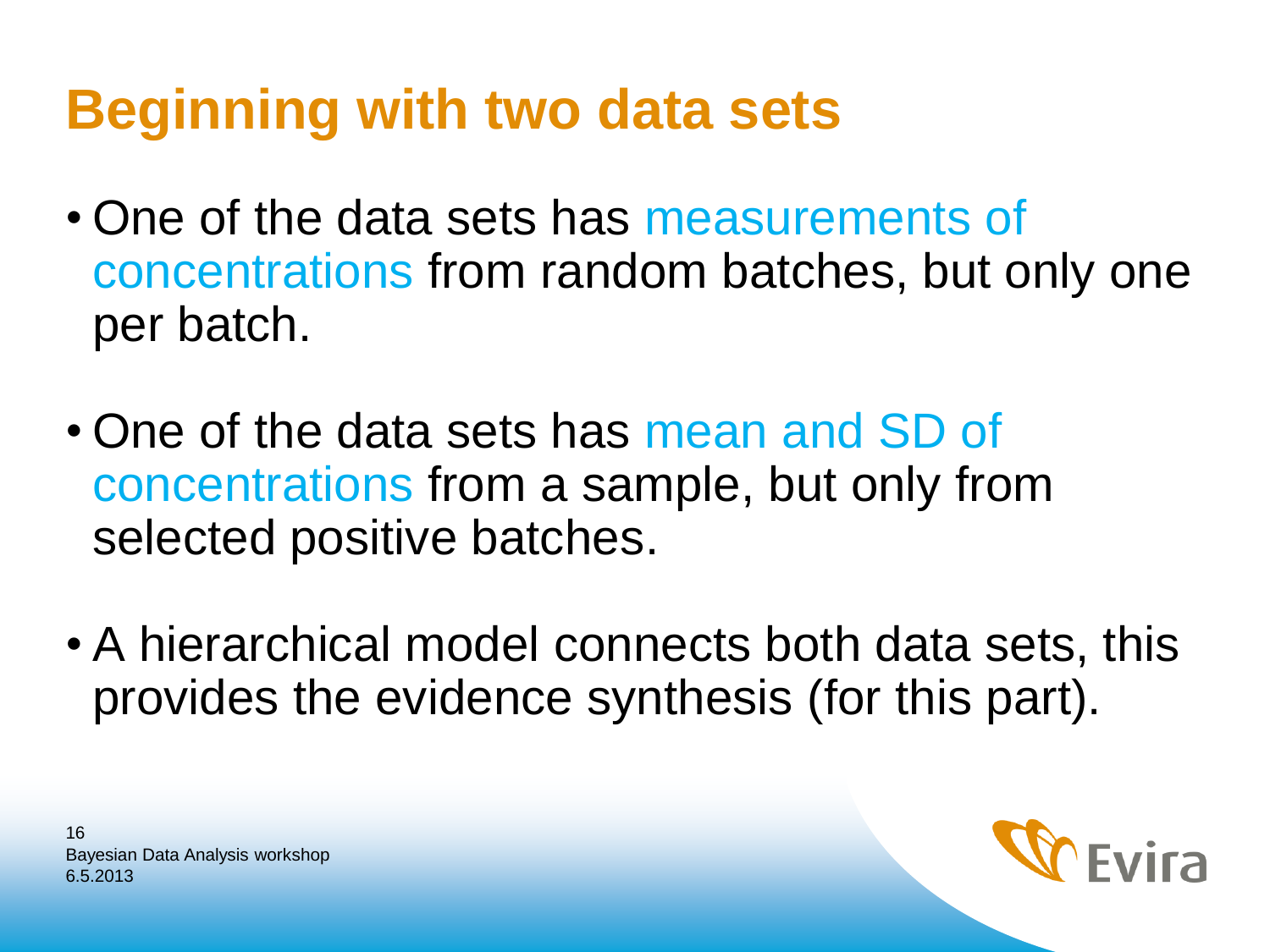

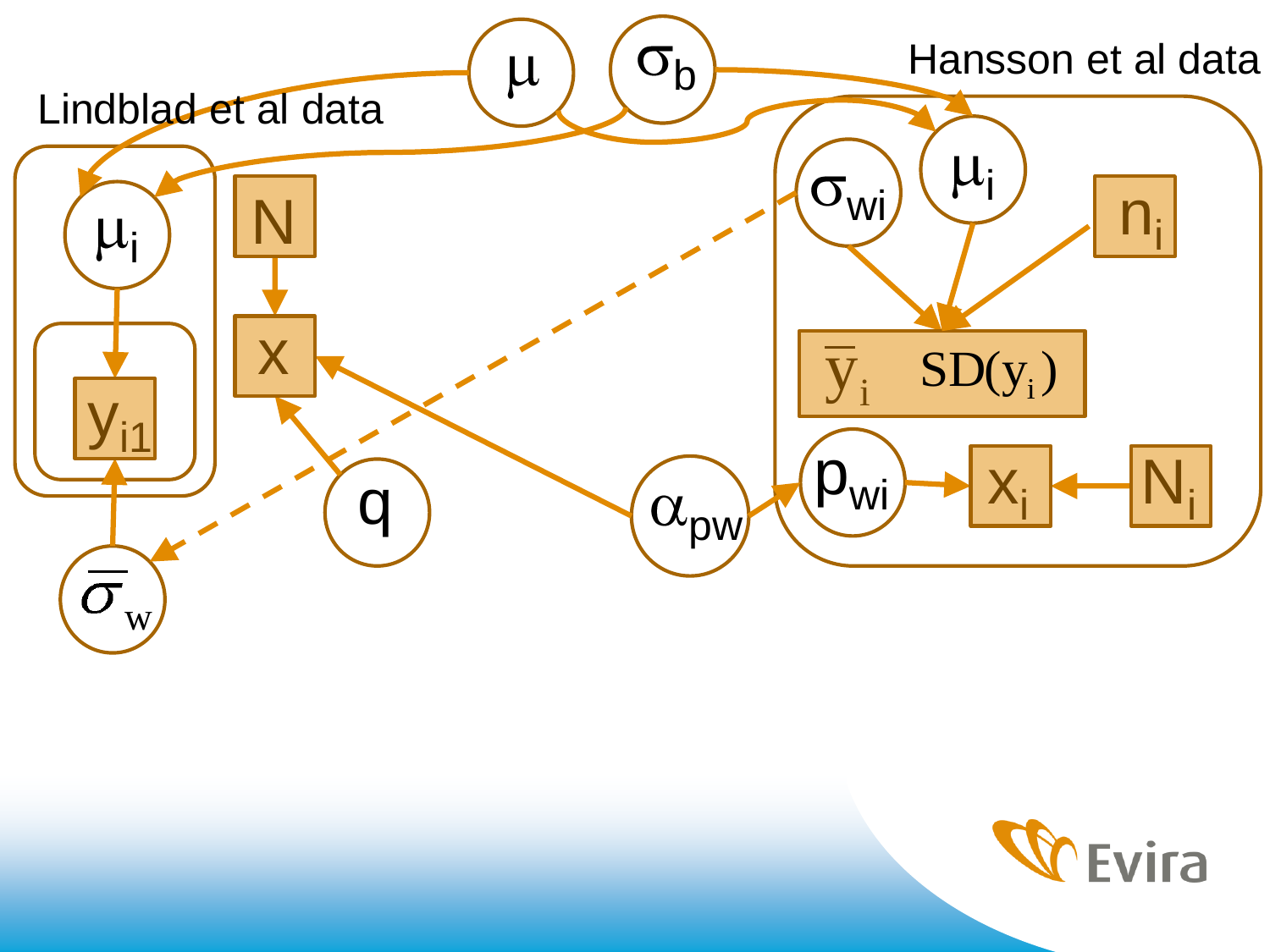### **Predicting consumer dose**

• Generate prediction for binary status "1/0" & concentration (for contaminated carcass) – From posterior predictive distribution: p(y\*|data)=

$$
\iiint N(y^* | \mu_i, \sigma_w^2) N(\mu_i | \mu, \sigma_b^2) p(\mu, \sigma_w^2, \sigma_b^2 | data) d\mu_i d\mu d\sigma_w^2 d\sigma_b^2
$$

 $-$  Final value is:  $y * xI_{batch} * I_{carcass}$ 

where I<sub>batch</sub> and I<sub>carcass</sub> are posterior predictive indicator variables for batch and carcass status.  $\int \iint N(y^* | \mu_i, \sigma_w^2) N(\mu_i | \mu, \sigma_b^2) p(\mu, \sigma_w^2, \sigma_b^2 | \text{data}) d\mu_i d\mu d\sigma_w^2 d\sigma_b^2$ <br>
— Final value is:  $y^* \times I_{batch} \times I_{carcass}$ <br>
where  $I_{batch}$  and  $I_{carcass}$  are posterior predictive<br>
indicator variables for batch and carcass<br>
status.

6.5.2013 18

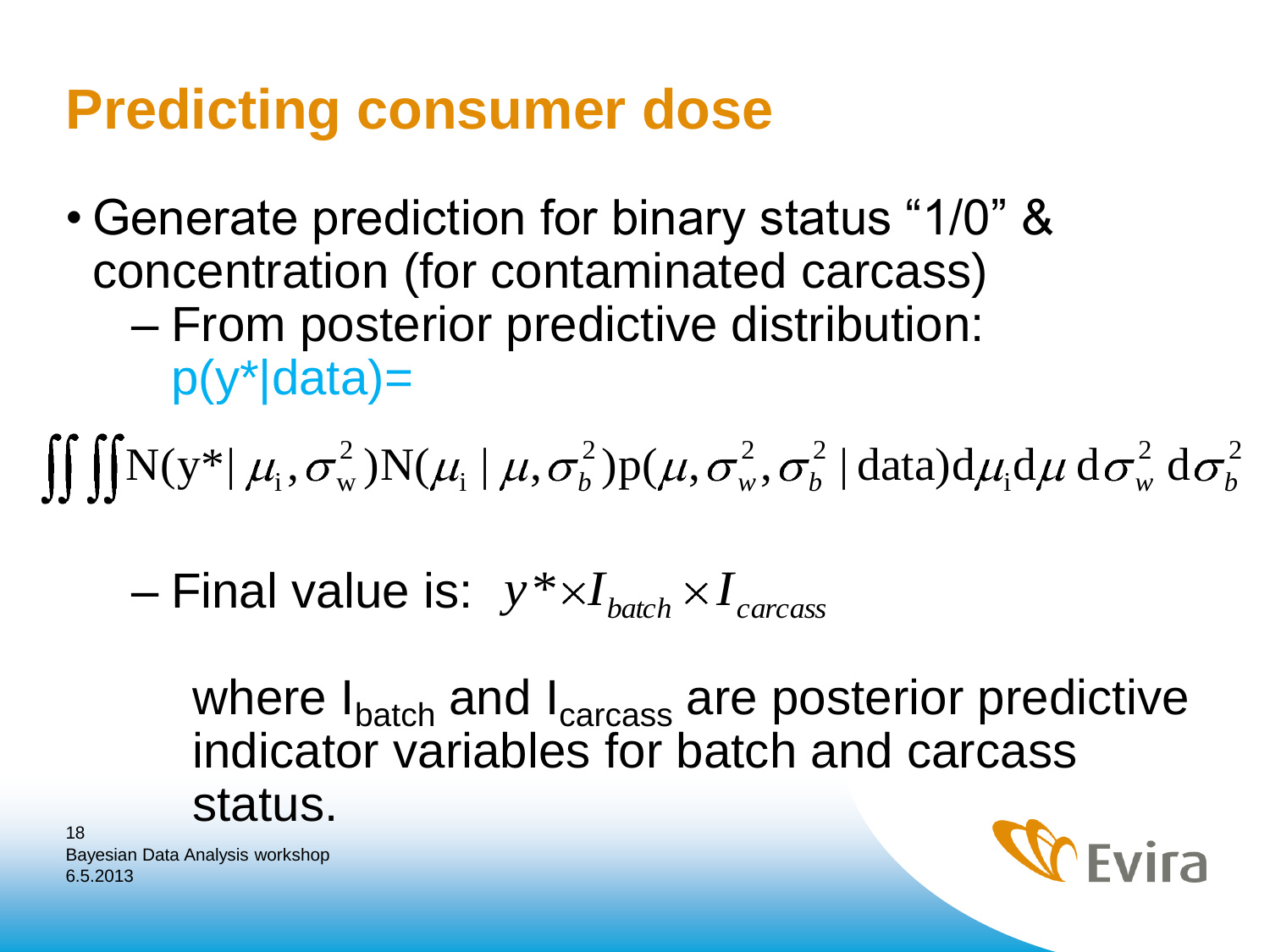## **Predicting consumer dose**

- From this predicted carcass ( $log_{10}$ ) concentration:
- Assume the resulting meat ( $log_{10}$ ) concentration is y\*-1 (if contamination).
- Distribution of serving size w as log-normal with mean 189g and variance 127 (based on Danish data).
- Resulting bacteria  $n_c$  in a serving as Poisson(w10<sup>y\*-1</sup>).
- Assume meat is cooked well, but cross contamination to salad could occur.
- 19 • Resulting bacteria d (dose) in a salad as  $\mathsf{Bin}(n_c, p^*)$ .

6.5.2013 Bayesian Data Analysis workshop

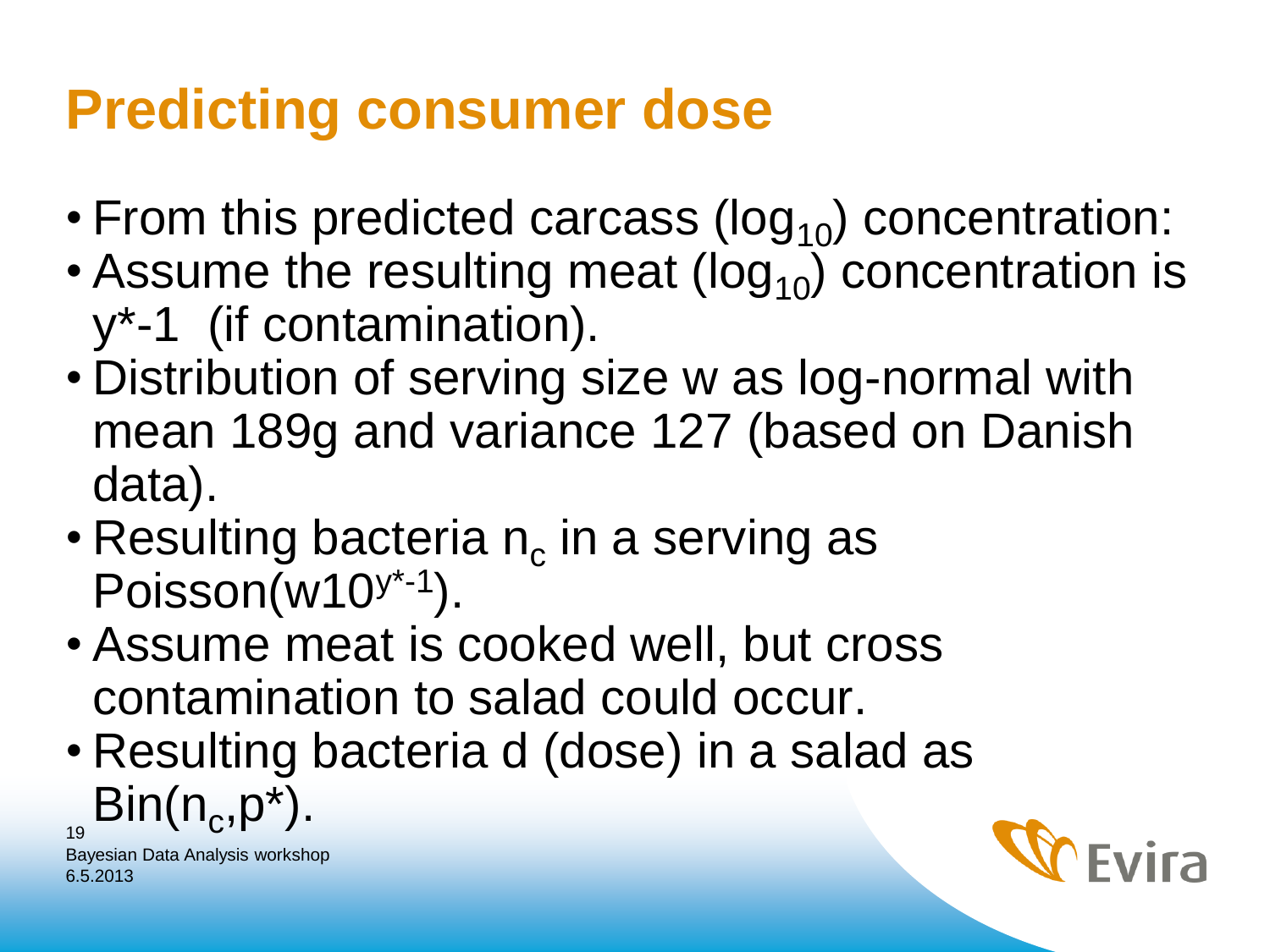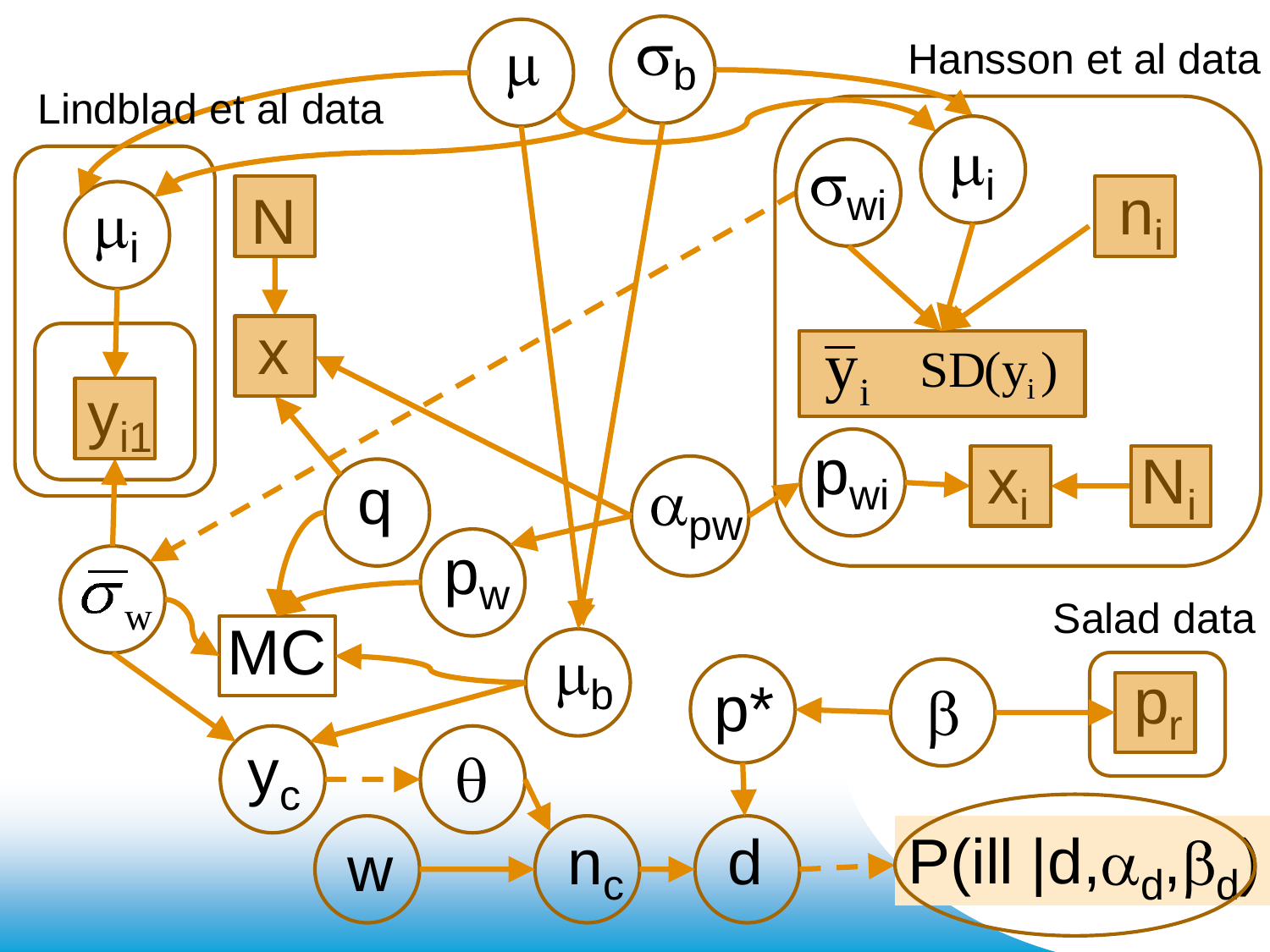# **Predicting consumer dose**

- All these steps are 'forward predictions' with given distributions.
- *No additional Bayesian inference* except for the cross contamination p\*
	- 'Salad making experiment': with injected dose of marker bacteria on raw broiler, salad was prepared and resulting concentration in salad was measured  $\rightarrow$  transfer rate p<sub>r</sub> in rth experiment.

$$
p(\mathbf{p}^* | \text{data}) = \int_{-\infty}^{\infty} \text{Beta}(p^* | \beta) p(\beta | p_1, ..., p_r) d\beta
$$



6.5.2013 21 Bayesian Data Analysis workshop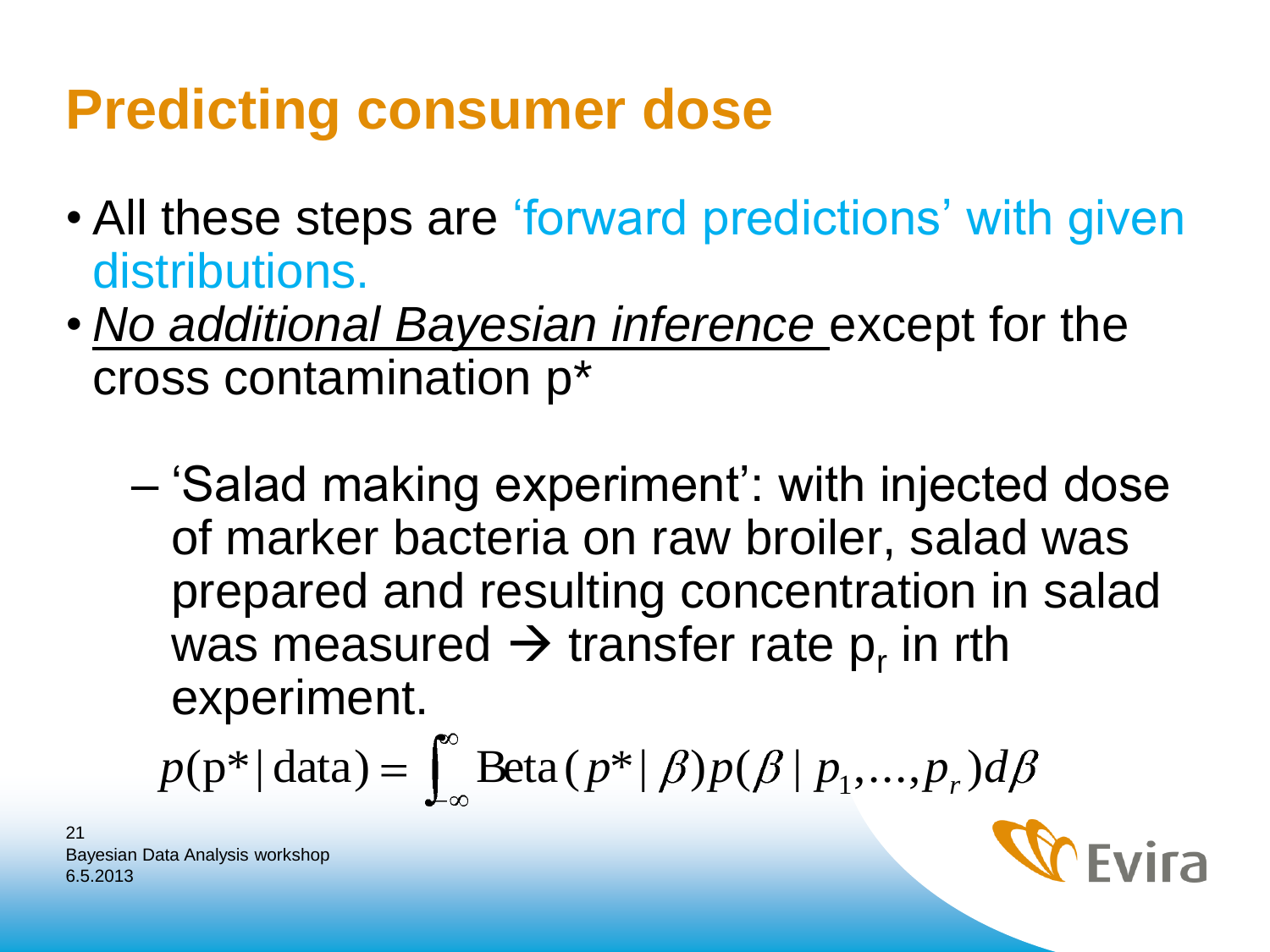#### **Transfer from broiler to salad**



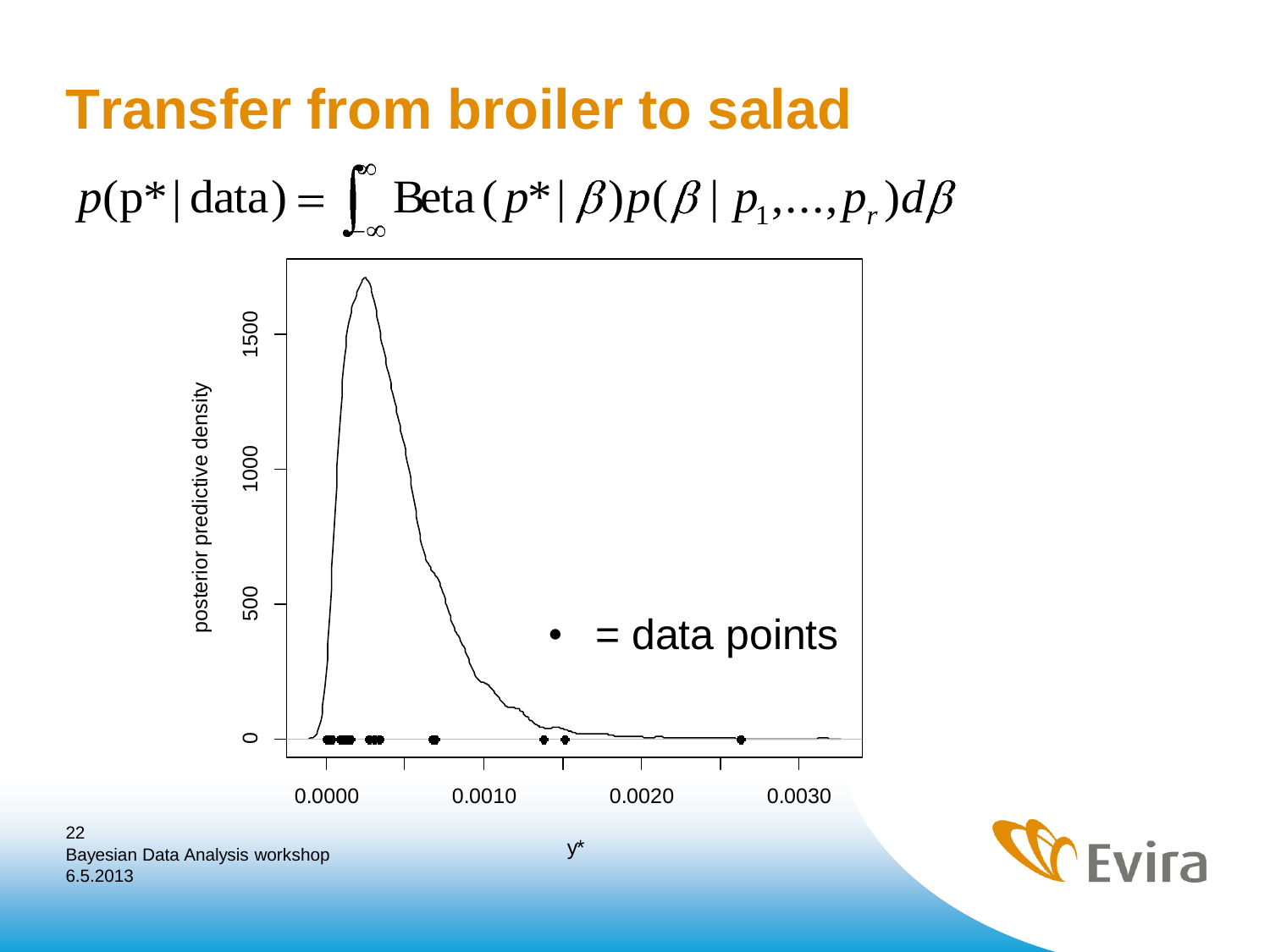#### **Dose-response model**

• With the predicted dose d in salad, apply a doseresponse model  $(\alpha_d, \beta_d$  fixed)

$$
P(\text{illness} \mid d, \alpha_d, \beta_d) = 0.33 \left( 1 - \frac{\Gamma(\alpha_d + \beta_d)\Gamma(\beta_d + d)}{\Gamma(\beta_d)\Gamma(\alpha_d + \beta_d + d)} \right)
$$
  
= 0, if d=0.

Conditionally on status: P(illness | d,  $I_{\text{carcass}}$ ,  $I_{\text{batch}}$ ) =  $P($ illness $|d,\alpha_d,\beta_d\rangle$ <sup>×</sup>  $I_{\text{carcass}}$ <sup>\*</sup>  $I_{\text{batch}}$ 

6.5.2013 23 Bayesian Data Analysis workshop

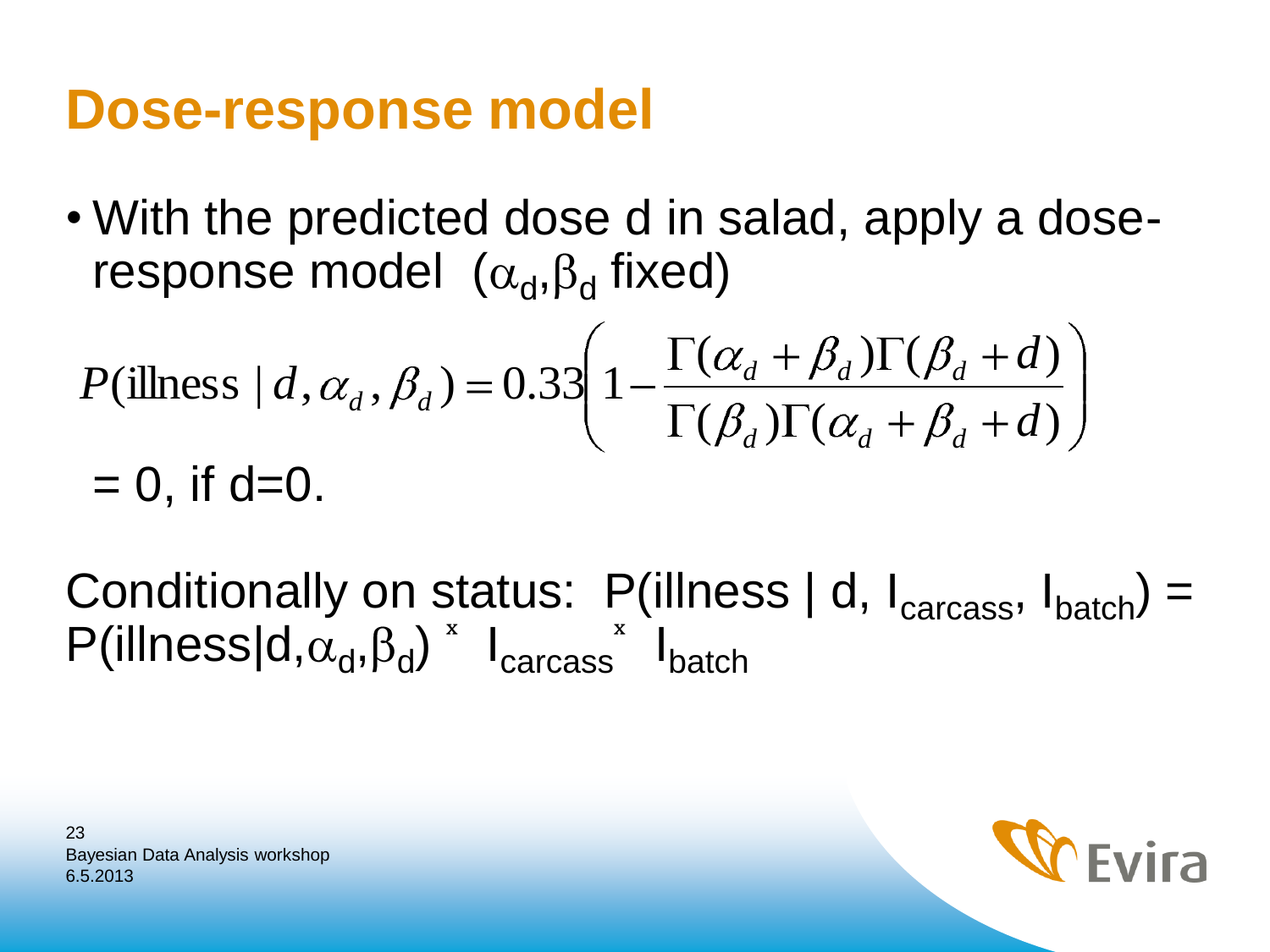# **Effect of microbial criteria**

- Every batch is tested
- $\cdot$  If MC not met  $\rightarrow$  batch rejected
- $\cdot$  If MC met  $\rightarrow$  batch passed
- Predict the consequent prevalence of contaminated carcasses and their concentrations – at the stage where MC is applied
- Predict the consequent consumer risk
- Quantify the effect, accounting for uncertainties

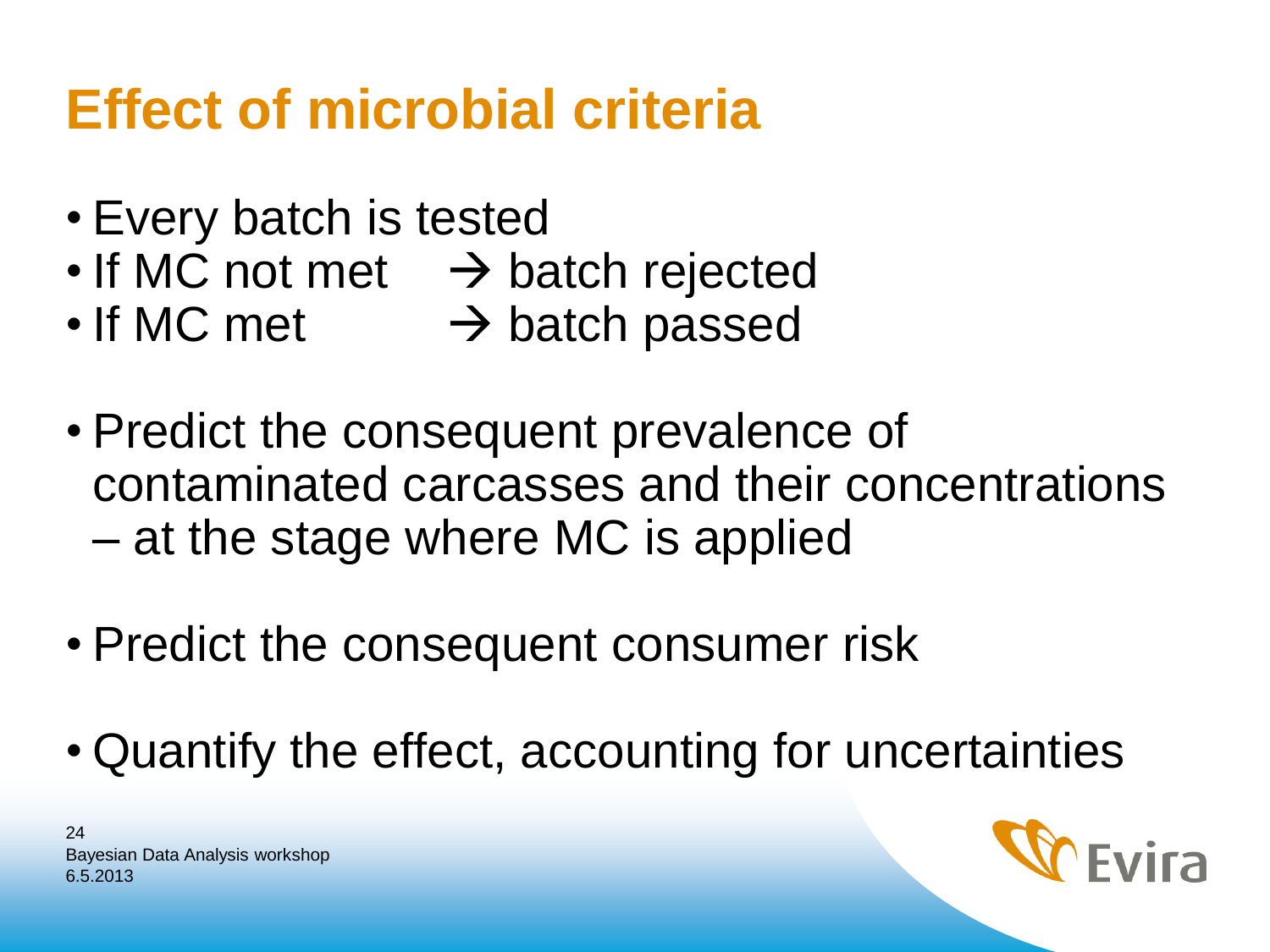# **MC result: additional evidence for a batch**

• Compute results conditionally on MC result, to get updated distribution for this batch

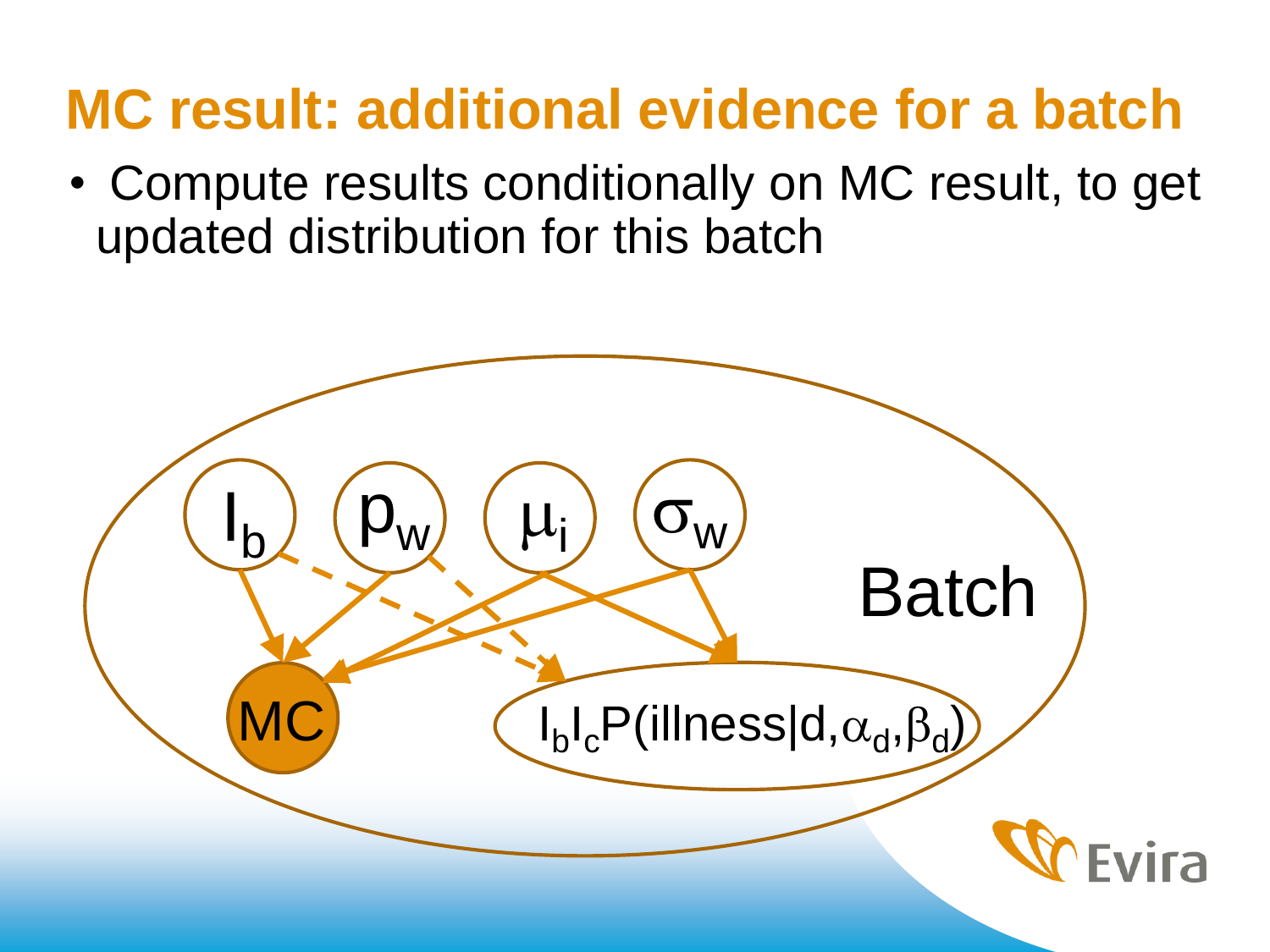#### **New conditional distributions**



This is further reflected on P(illness | MC status)



15.4.2013 jukka.ranta@evira.fi